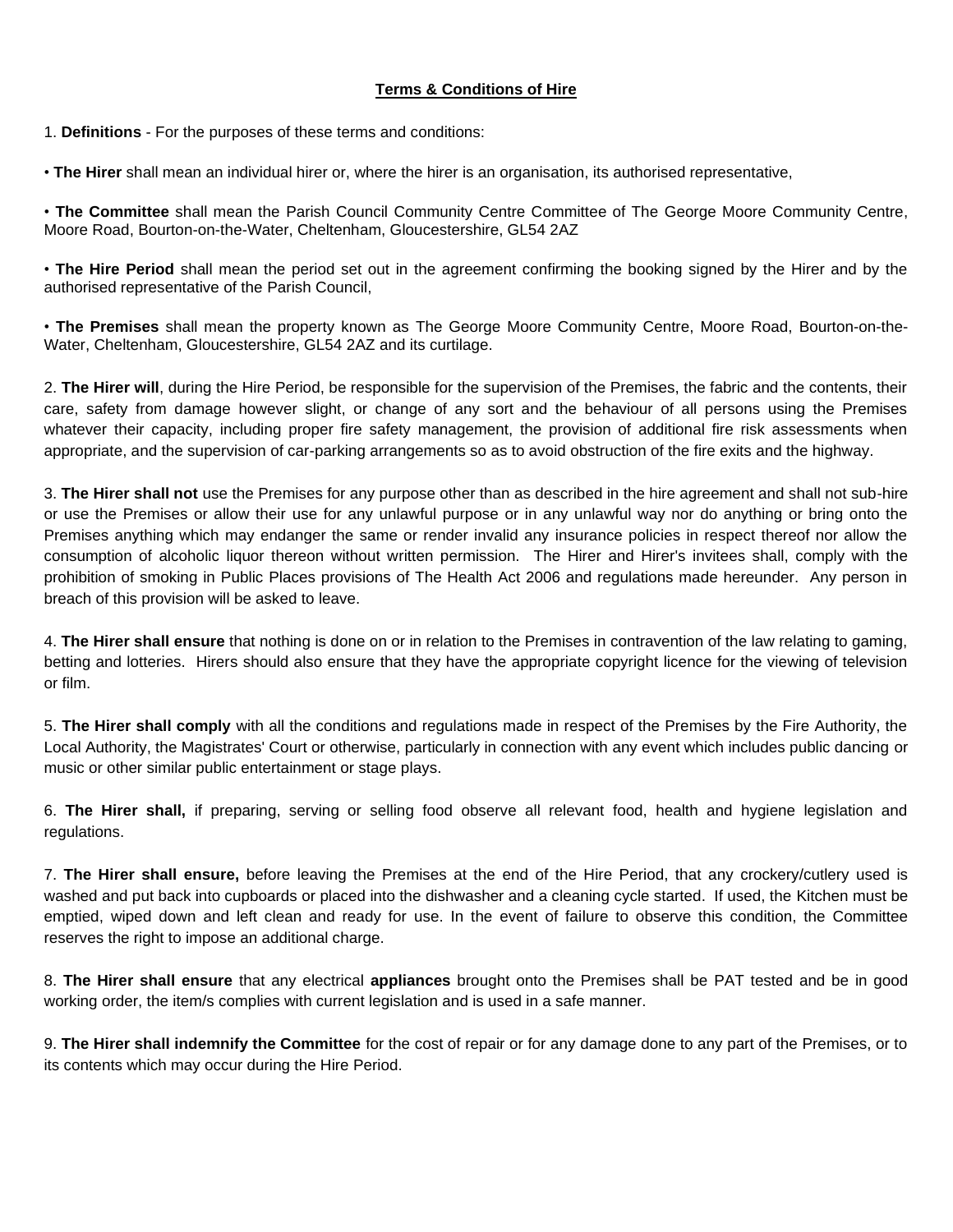10. **If the Hirer wishes to cancel** the booking before the date of commencement of the Hire Period and the Committee is unable to conclude a replacement booking, the payment or the repayment of the fee shall be at the discretion of the Committee.

11. **The Hirer shall ensure** that no dogs, other than guide dogs, are brought onto the Premises.

12. **The Hirer shall be responsible** for setting up the room, with the exception of the projector screen which shall only be operated by the Committee or its staff, and for putting away any chairs/equipment before leaving the Premises, unless otherwise directed. The Hirer must ensure that the occupancy of the Windrush Room does not exceed **75 persons**, the occupancy of the Salmonsbury Room does not exceed **16 persons** and the occupancy of the Cafe does not exceed **25 persons**. Where the layout of the chairs, etc, is decided upon by the Hirer, full consideration shall be given to the provision of adequate means of escape via all designated exits.

13. **The Hirer shall ensure** that he is aware of the fire safety protective, preventative and escape measures provided for the Premises, a copy of which is attached to these terms and conditions. A full copy of the Fire Risk Assessment can be provided on request. Smoking and the use of Electronic Cigarettes are prohibited throughout the premises inside and out. The Hirer shall be responsible for the constant monitoring of any candles or tealights to be used once lit and for ensuring they are fully extinguished before leaving the room. The use of the following items are prohibited throughout the hire period: smoke machines, gas cylinders containing any flammable LPG including propane & butane, fireworks and Chinese Lanterns.

14. **The Hirer shall accept** full responsibility throughout the Hire Period for all the occupants of the Premises and for their ability to escape in the event of a fire. The Hirer is required to make all users familiar with the Fire Safety measures attached to these terms and conditions. Where large numbers of people are expected in the Premises, every Hirer is strongly recommended to undertake their own risk assessment, including the provision of adequate staff for the fire safety management and evacuation from the Premises of any disabled persons and/or those with limited mobility.

15. **At the end of the Hire Period**, the Hirer shall ensure that the Premises are left in a clean and tidy condition, that all waste and refuse accumulated during the Hire Period is removed and properly disposed, that any contents temporarily removed from their usual positions are properly replaced and that all Fire Doors are closed. The Premises must be left properly locked and secured unless otherwise directed. In the event of failure to observe this condition, the Committee reserves the right to impose an additional charge.

16. **The Committee** reserves the right to cancel any hiring in the event of Hire Period being required for use as a polling station for a Parliamentary or Local Government election, in which case the Hirer shall be entitled to a refund of any deposit already paid.

17. **In the event of** the Hire Period or any part thereof being rendered unfit for the use for which it has been hired the Committee shall not be liable to the Hirer for any resulting loss or damage whatsoever.

18. **The Hirer shall ensure** that any activities for children under eight years of age comply with the provisions of The Children's Act 1989 and that only fit and proper persons have access to the children. Under no circumstances is any child to be left unattended.

19. **The Hirer must** indicate on the booking form if a **bouncy castle or play equipment** is to be used. Please note that fire exits must not be obstructed in any way as a result of this activity. The Council's insurance does not cover accidents on bouncy castles and play equipment, and it is therefore the responsibility of the hirer to provide such insurance, or to ensure that the supplier of the equipment has appropriate insurance cover

20. **The Committee** reserves the right to refuse a booking or to cancel the hiring agreement at any time either before or during the term of the agreement upon giving seven days' notice in writing to the Hirer.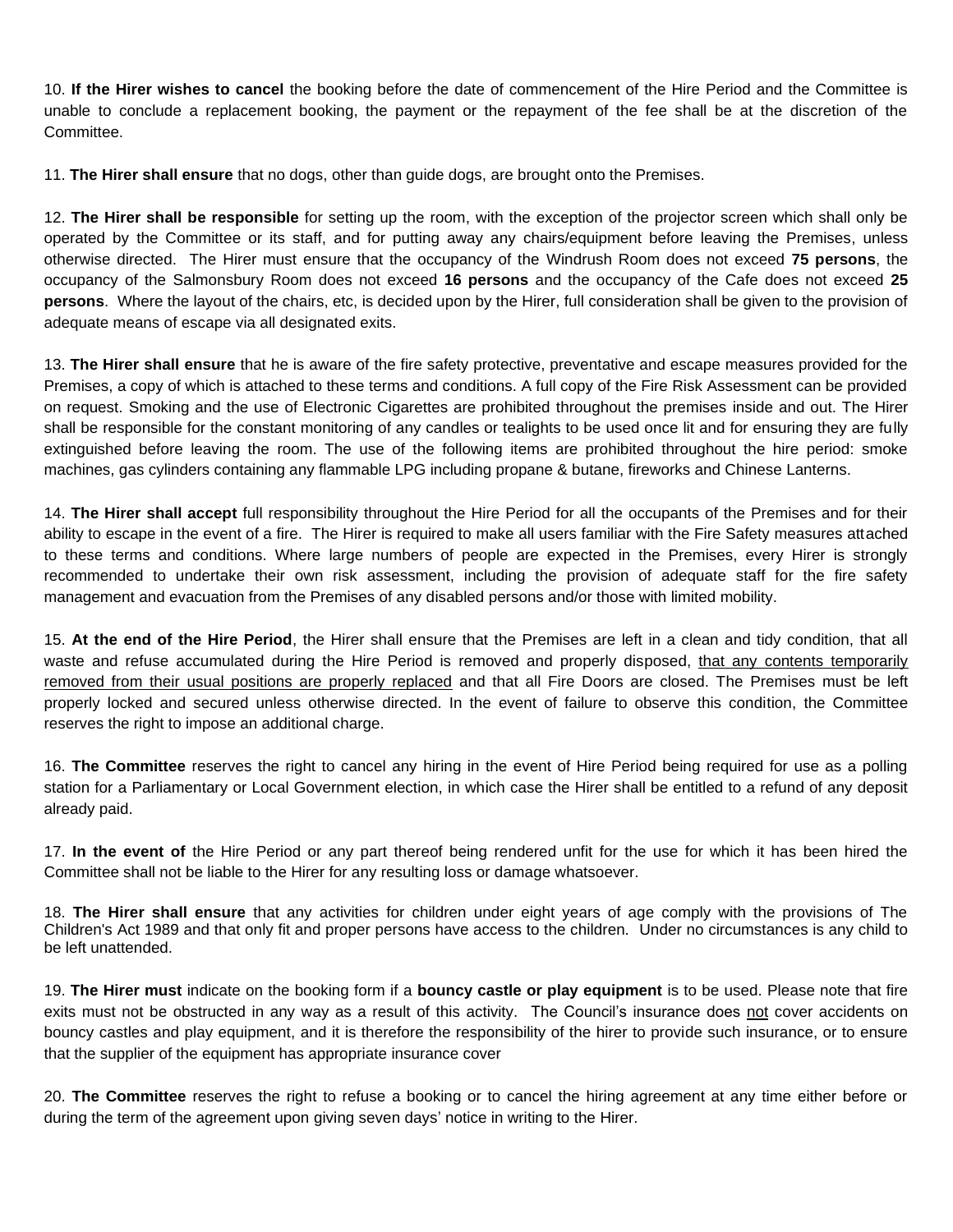21. **The Committee** accepts no responsibility for any stored equipment or other property brought onto or left at the premises, and all liability for loss or damage is hereby excluded.

22. **The Hirer agrees** that no advertisements or notices will be exhibited outside the boundary of the building. Any adverts must have the express permission of the Parish Council.

23. **The Hirer shall ensure** that due consideration is given to the occupants of neighbouring properties and that noise levels during the Hire Period are kept to the minimum especially on arrival and departure.

24. **The Hirer** must report all accidents involving injury to the public to the Committee as soon as possible and complete an accurate record within the Accident Book. Any failure of equipment belonging to the Community Centre, or brought in by the Hirer must be reported.

## **Safeguarding Statement: Protecting children and vulnerable adults**

- Protecting children and vulnerable adults is everyone's responsibility.
- Gloucestershire County Council assesses all situations where concerns have been raised about the safety of a child or vulnerable adult.
- If you are worried about the protection of a child or vulnerable adult and want advice or to make a referral, please take actions listed at Appendix A attached.

This Statement is adapted from Cotswold District Council. See CDC website at the address listed below.

[https://www.cotswold.gov.uk/communities-and-leisure/support-for-communities/supporting-children-and](https://www.cotswold.gov.uk/communities-and-leisure/support-for-communities/supporting-children-and-families/protecting-children-and-vulnerable-adults/)[families/protecting-children-and-vulnerable-adults/](https://www.cotswold.gov.uk/communities-and-leisure/support-for-communities/supporting-children-and-families/protecting-children-and-vulnerable-adults/)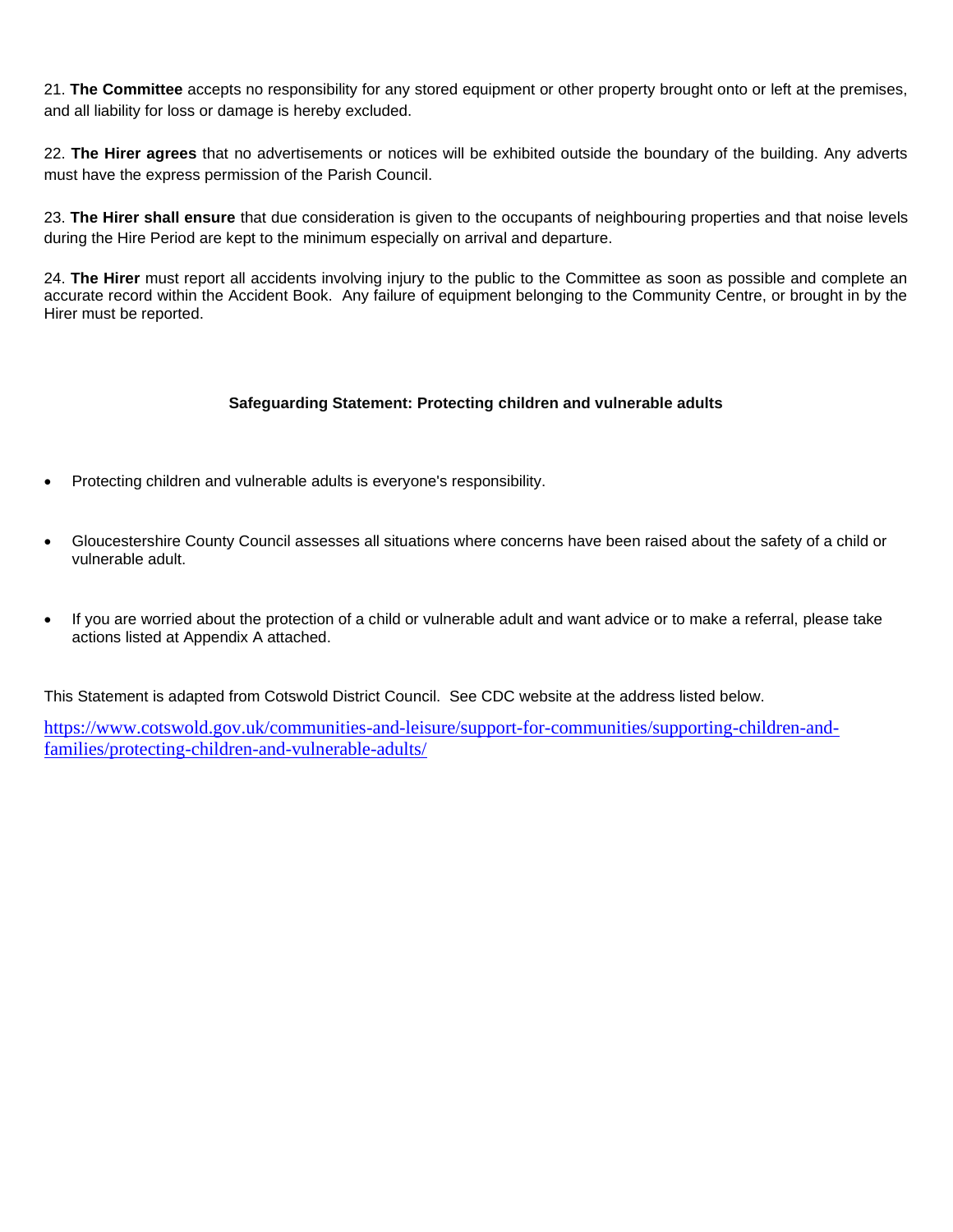## **Fire safety protective, preventative and escape measures**

#### Emergency Procedure

- The Council will display information relating to the evacuation of the building and emergency procedure/exits within each accommodation suite;
- It is the Hirer's responsibility to ensure that all visitors to the Hirer's event are made familiar with these measures as well as the location of the nearest Emergency Exits and Assembly Point;
- It is the Hirer's responsibility to ensure that exit routes within the public rooms are not obstructed in any way during the Hirer's event;
- If the Fire Alarm is activated at any time other than for a scheduled test the Council will immediately verify if there is a Fire and, if not, the Alarm will be silenced. If the Alarm continues to ring the Hirer should treat the Alarm as an emergency and proceed to evacuate the building in accordance with the Emergency Evacuation Procedure displayed within the public rooms; It is the Hirer's responsibility to oversee the safe evacuation from the public rooms and to do a head count to ensure all users have been safely evacuated;
- It is the Hirer's responsibility to ensure that the Council's Visitor Book (at Reception) is signed to indicate occupation of the public rooms to ensure these records can be used to verify that all visitors to the Premises have been accounted for in the event of an emergency evacuation;
- In the event of a fire, the Hirer should report this to the Council's officer immediately, if one is present, and only if it is safe to do so. If no Council officer is present, the Hirer should activate the nearest Fire Alarm, and call 999;
- On sounding of the Fire Alarm, the Hirer should follow the Emergency Evacuation Procedure displayed within each accommodation area. All persons should leave the building immediately by the nearest available exit and proceed to the designated Assembly Point, without stopping to collect personal belongings, but closing doors behind them;
- The Hirer should ensure that their users leave the building promptly, and maintain a head count so they can report a safe evacuation of all personnel to the Council officer at the Assembly Point, or report missing persons;
- In the event of a fire, the building may only be re-occupied on instruction from the Fire Brigade;
- In the event of accidental activation, the building may only be re-occupied upon the instruction of the Council's officer.

#### Parish Council Contact details:

All non-emergency issues should be reported without delay, either in person or by telephone/e-mail, to the Council's Officer (Clerk or Assistant) during Council office opening hours. In the event the office is closed, issues should be reported on the next working day.

In emergencies only the following may be contacted:

| Parish Council Chairman:      | Bob Hadley, 01451 822061, Mobile: 07904 114152   |
|-------------------------------|--------------------------------------------------|
| Parish Council Vice-Chairman: | Andy Roberts, 01451 822230, Mobile: 07973 721665 |

Date: 5<sup>th</sup> May 2022

To be reviewed: May 2023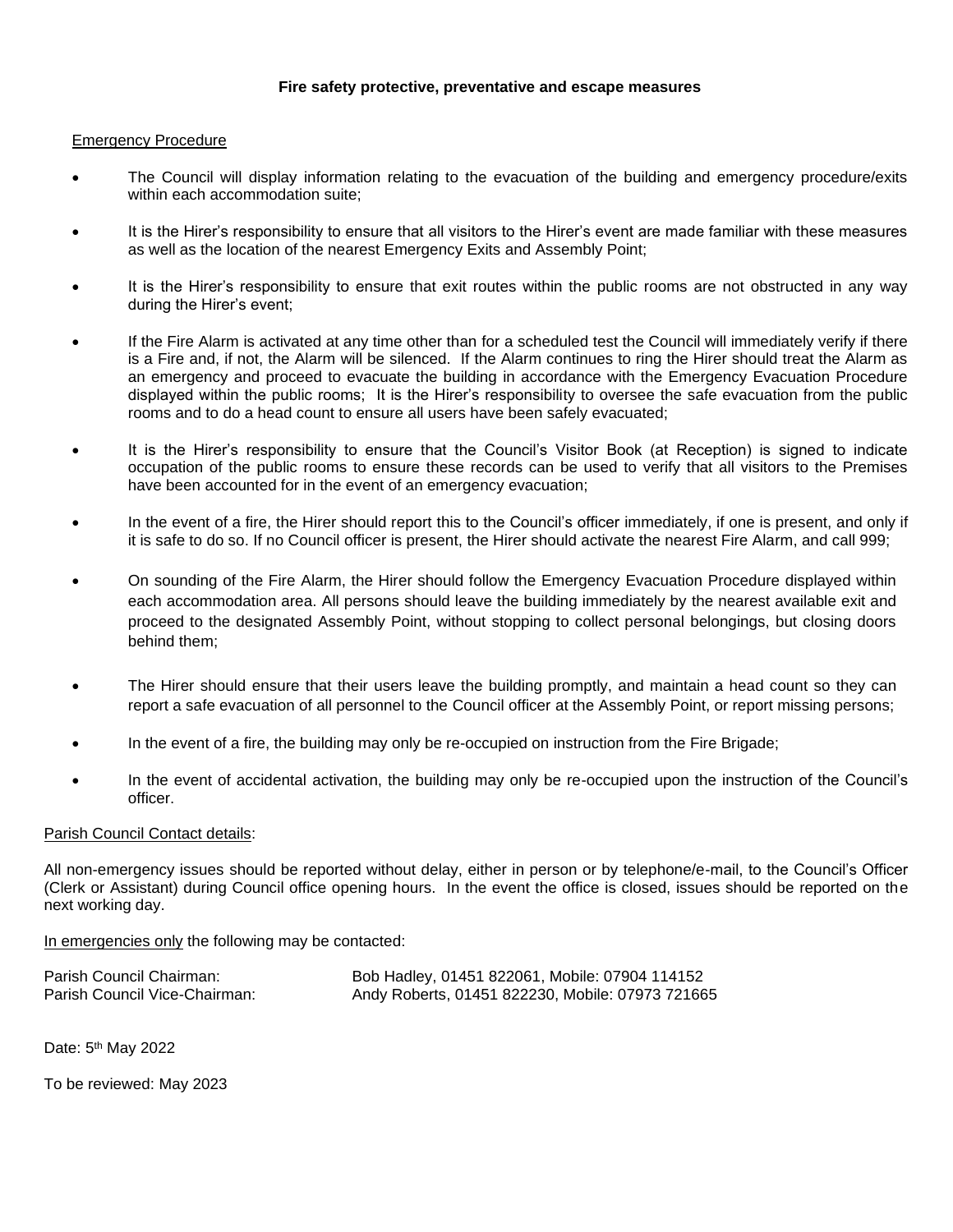# **Cotswold District Council**

## **Protecting children and vulnerable adults**

Protecting children and vulnerable adults is everyone's responsibility. Gloucestershire County Council assesses all situations where concerns have been raised about the safety of a child or vulnerable adult.

If you are worried about the protection of a child or vulnerable adult and want advice or to make a referral, please do one of the following:

## **Report concerns about a child**

- Call the Children and Families Help Desk on: 01452 426 565 (Monday to Friday 8am to 5pm)
- Out of hours call the Emergency Duty Team on: 01452 614194
- Email: [childrenshelpdesk@gloucestershire.gov.uk](mailto:childrenshelpdesk@gloucestershire.gov.uk)

#### **Report concerns about a vulnerable adult**

- Call the Adult Help Desk on: 01452 426868 (Monday to Friday 8am to 5pm)
- Out of hours call the Emergency Duty Team on: 01452 614194
- Email: [socialserviceseng@gloucestershire.gov.uk](mailto:socialserviceseng@gloucestershire.gov.uk)

## **If you are concerned about the immediate safety of a child, please contact the Police on 101 at any time. In an emergency call 999.**

For more information see:

- [Gloucestershire Safeguarding Children's Board website](http://www.gscb.org.uk/)
- [Gloucestershire Safeguarding Adults Board website](http://www.gloucestershire.gov.uk/gsab)

#### **Safety for children using the internet**

The not-for-profit website *Internet Matters*, acts as a portal for parents to find important information about online safety for their children, helping protect them against online dangers in the process.

It contains a number of advisory pages, apps, tools and informative resources within the framework of 'Learn about it, Talk about it, Deal with it', such as:

- E-safety advice for parents of children of all ages
- Information on a range of topics including cyberbullying, avoiding inappropriate content and protecting a child's online reputation
- Advice on how children can stay safe when chatting, gaming and using social networks online